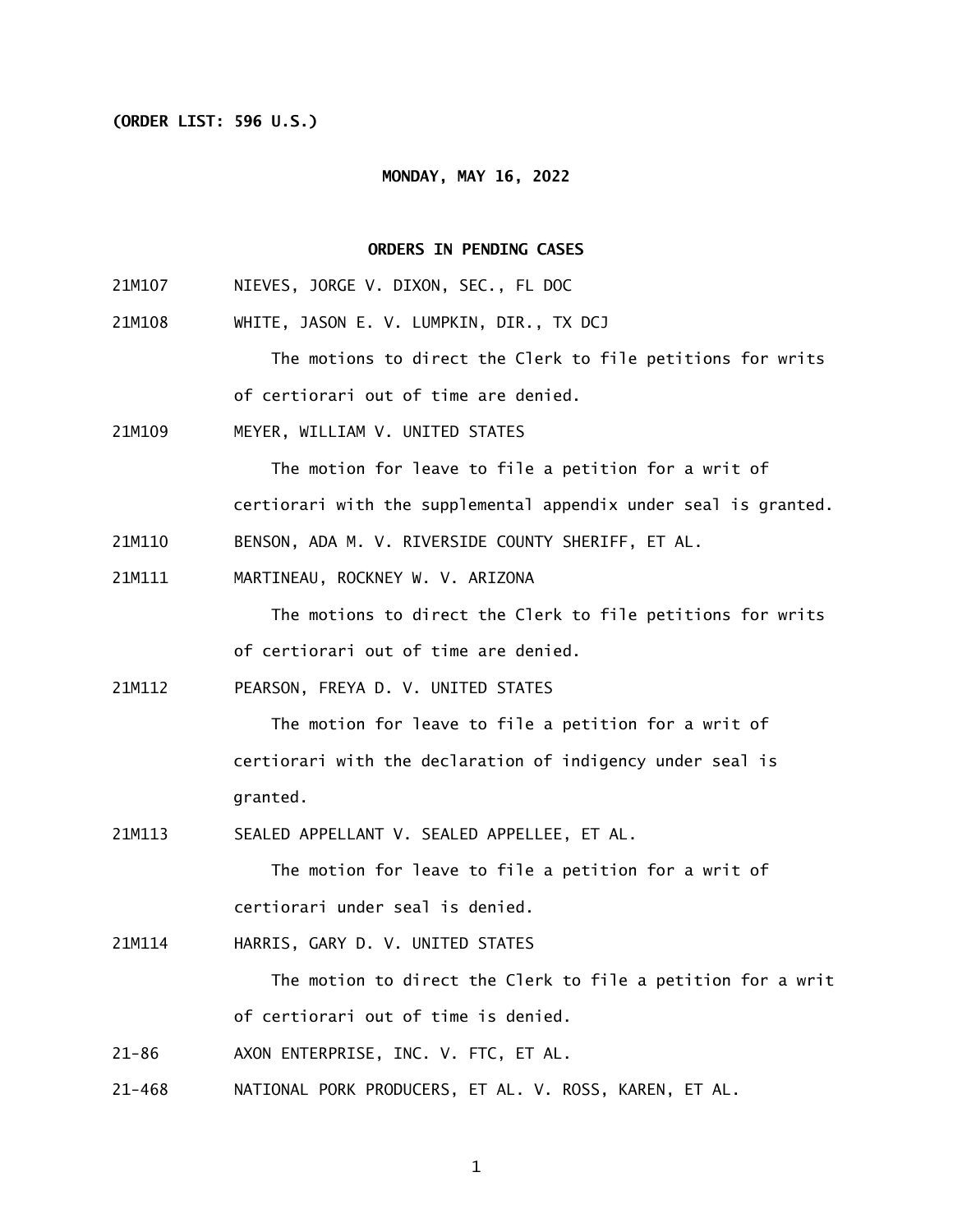The motions of petitioners to dispense with printing the joint appendices are granted.

- $21 936$ U.S., EX REL. OWSLEY V. FAZZI ASSOCIATES, INC., ET AL.
- $21 968$ FAIRFAX COUNTY SCHOOL BOARD V. DOE, JANE

 The Solicitor General is invited to file briefs in these cases expressing the views of the United States.

- 21-6829 DONMEZ, IBRAHIM V. NYC DEPT. OF CONSUMER, ET AL.
- 21-7205 HOLLAND, LEE V. UNITED STATES
- 21-7237 DALEN, JOHN V. SOUTH CAROLINA

 The motions of petitioners for reconsideration of orders denying leave to proceed *in forma pauperis* are denied.

- 21-7408 DINGLE, RANDY V. BAGGETT, TALMAGE S., ET AL.
- 21-7627 HEARN, GWENDOLYN V. DeJOY, POSTMASTER GEN.

 38(a) and to submit petitions in compliance with Rule 33.1 of the Rules of this Court. The motions of petitioners for leave to proceed *in forma pauperis* are denied. Petitioners are allowed until June 6, 2022, within which to pay the docketing fees required by Rule

### **CERTIORARI GRANTED**

- $21 857$ JONES, MARCUS D. V. HENDRIX, WARDEN
- 21-1239 SEC, ET AL. V. COCHRAN, MICHELLE

The petitions for writs of certiorari are granted.

## **CERTIORARI DENIED**

- 20-1229 ROBERTSON, JAMES W. V. INTRATEK COMPUTER, INC.
- 20-1394 PERSONALWEB TECHNOLOGIES, LLC V. PATREON, INC., ET AL.
- $21 835$ 21-835 FLOWERS, OTHA R. V. UNITED STATES
- $21 948$ 21-948 ED. COMM'N FOR FOREIGN MEDICAL V. RUSSELL, MONIQUE, ET AL.
- 21-1056 UNIVERSAL SECURE REGISTRY LLC V. APPLE INC., ET AL.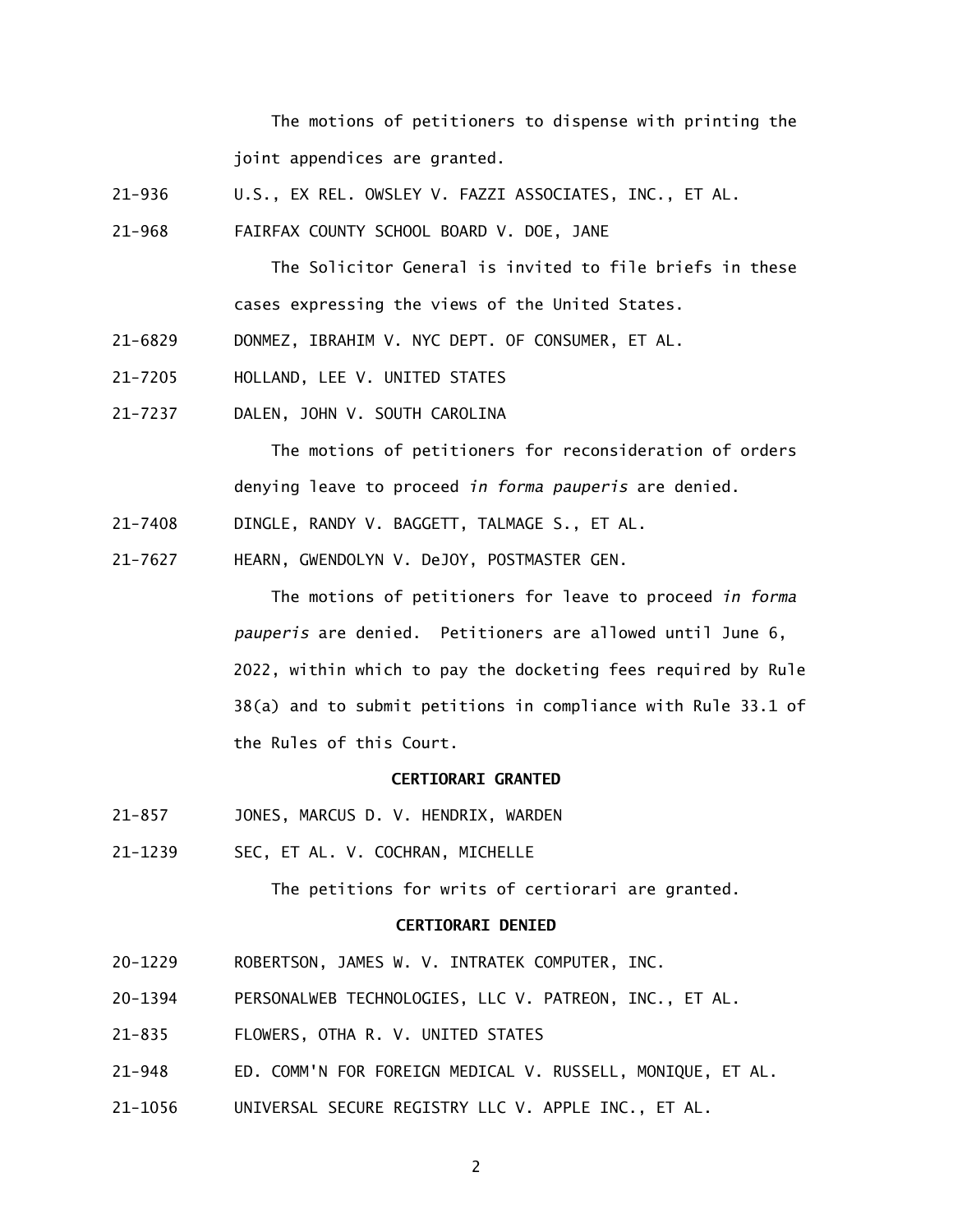- 21-1057 ORACLE CORPORATION V. HEWLETT-PACKARD CO.
- 21-1068 LION RAISINS, INC., ET AL. V. ROSS, KAREN
- 21-1074 DI CARLO, MARK A. V. SWARTZ, JAMES R., ET AL.
- 21-1082 LEONARD, TARRESSE V. UNITED STATES
- 21-1090 CALVERT, JAMES V. TEXAS
- $21 1157$ SPENCER, DENNIS V. COLORADO
- 21-1200 PHILLIPS, SHERIF A. V. PITT CTY. MEM. HOSP., INC.
- 21-1204 CHICO, CA, ET AL. V. ESTATE OF TYLER RUSHING, ET AL.
- 21-1205 ERIC E. V. LA CTY. DEPT. OF CHILDREN
- 21-1212 GATSBY, LINSAY L. V. GATSBY, KYLEE D.
- 21-1216 XU, YAN PING V. SUFFOLK COUNTY, NY, ET AL.
- 21-1221 S. U. V. C. J.
- 21-1222 JOSEPH, JOEL D. V. AMERICAN GENERAL LIFE INS. CO.
- 21-1229 SAVED MAGAZINE, ET AL. V. SPOKANE POLICE DEPT., ET AL.
- 21-1230 DAKOTA TERRITORY TOURS, ACC V. SEDONA-OAK CREEK AIRPORT
- 21-1232 NORDBERG, PAUL C. V. MA RETIREMENT SYSTEM
- 21-1233 JOUBERT, MARK R. V. MILEY, TODD
- 21-1234 DOMINGUEZ, JOSE V. AMERICAN EXPRESS, FSB
- 21-1235 GRUNDSTEIN, ROBERT V. SUPREME COURT OF OH
- 21-1238 RODMAN, INA A. V. OTSUKA AM. PHARMACEUTICAL, INC.
- 21-1242 CHRONISTER, SHERIFF, ET AL. V. JOSEPH, ANDREW
- 21-1247 RAFTER, KARINA V. VIRGINIA
- 21-1249 CASSIDY, JOHN E. V. MASSACHUSETTS
- 21-1250 PARKER, JAMAL D. V. BLINKEN, SEC. OF STATE, ET AL.
- 21-1252 HERTA, MARIA V. McBRIDE, JOHN, ET AL.
- 21-1253 FETNER, PHILIP J. V. McCARTHY, KEVIN R., ET AL.
- 21-1254 BREGMAN, ALLEN V. FLORIDA
- 21–1259 JOHN, JAY J. V. DEUTSCHE BANK, ET AL.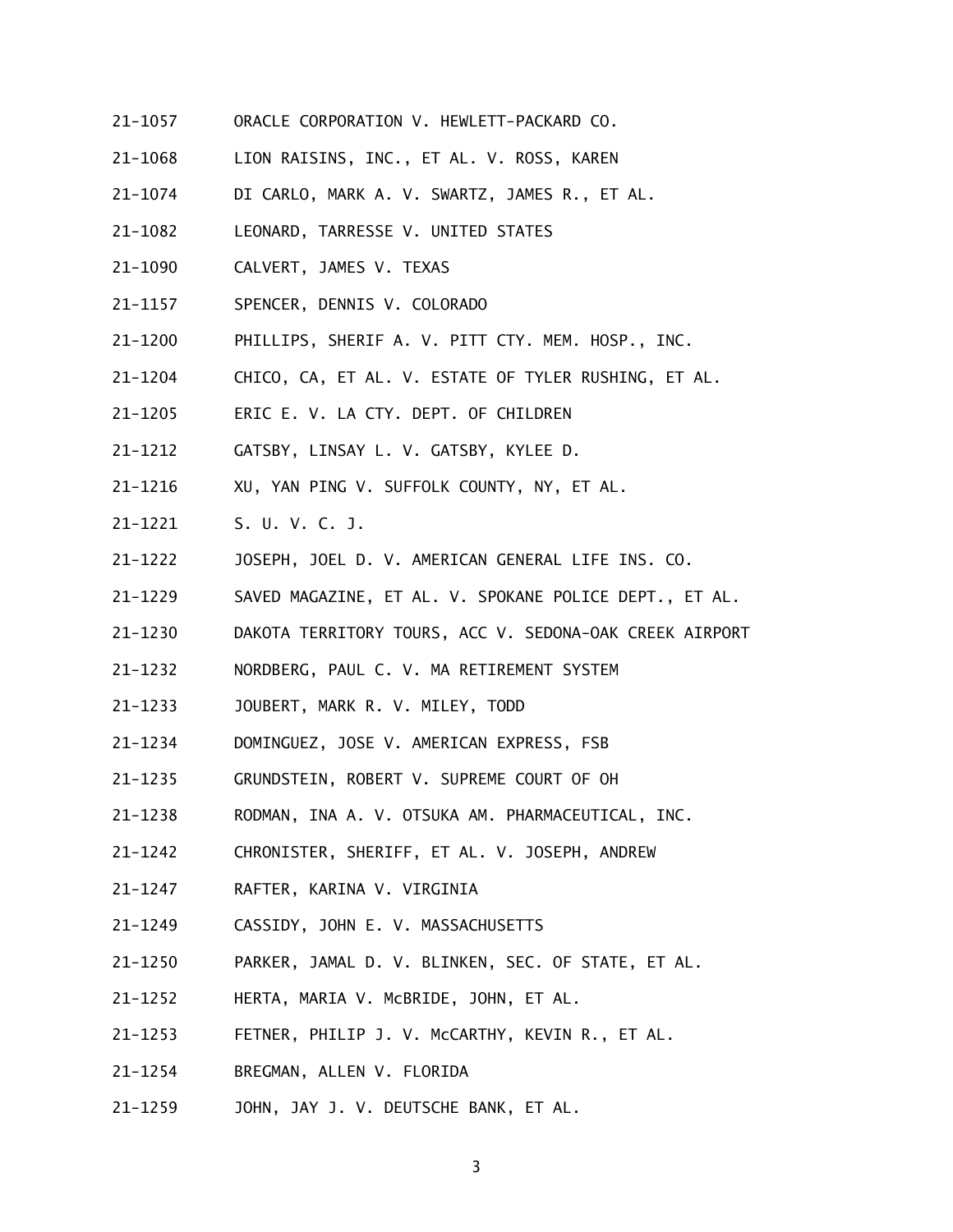- 21-1263 GERBER, MARVIN V. HERSKOVITZ, HENRY, ET AL.
- 21-1265 LOWE, CLARENCE V. N. IN COMMUTER TRANSP. DIST.
- 21-1282 MARTIN, CHRISTOPHER R. V. NEVADA
- 21-1285 M & N FINANCING CORP., ET AL. V. DEPT. OF FAIR EMPLOY. & HOUSING
- 21-1289 TAFT, FOSTER V. VENTURA CTY. MED. CTR., ET AL.
- 21-1298 ALBRECHT, LEONARD, ET AL. V. RIVERSIDE COUNTY, CA, ET AL.
- 21-1311 PIERNO, RINALDO V. FIDELITY BROKERAGE SERVICES
- 21-1315 LINGENFELTER, DEBORAH V. KAISER FOUNDATION HEALTH PLAN
- 21-1332 DAKER, WASEEM V. WARD, TIMOTHY, ET AL.
- 21-1336 OLSEN, JEFFREY V. UNITED STATES
- 21-1339 NEBERGALL, CARLTON R. V. FLORIDA
- 21-1341 TURNER, WYSINGO V. BRANNON-DORTCH, WARDEN
- 21-1369 PAGE, CARTER V. OATH INC.
- 21-6804 KEMP, TIMOTHY W. V. ARKANSAS
- 21-6826 STANDS ALONE, TODD V. UNITED STATES
- 21-6847 CHILDERS, JOHN W. V. CROW, DIR., OK DOC
- 21-7019 MYLES, RUNNIE V. JACOBS, JAY, ET AL.
- 21-7067 BAKER, KIMMIE D. V. ARIZONA
- 21-7068 WRIGHT, RODNEY K. V. KIJAZAKI, COMM'R, SOCIAL SEC.
- 21-7124 POLEJEWSKI, PAMELA V. MONTANA
- 21-7285 COLLIER, IRINA V. UNIV. OF CA, BERKELEY
- 21-7292 WALKER, JAMES E. V. ILLINOIS
- 21-7296 GONZALEZ, FRANK C. V. CALIFORNIA
- 21-7298 CONTE, DENNIS A. V. MARYLAND
- 21-7300 DAVIDSON, LeMARICUS V. TENNESSEE
- 21-7314 JONES, WILLIAM V. TEXAS
- $21 7317$ COTA, MICHAEL V. MALONE, JOHN, ET AL.
- 21-7321 MACK, ERIC L. V. TEXAS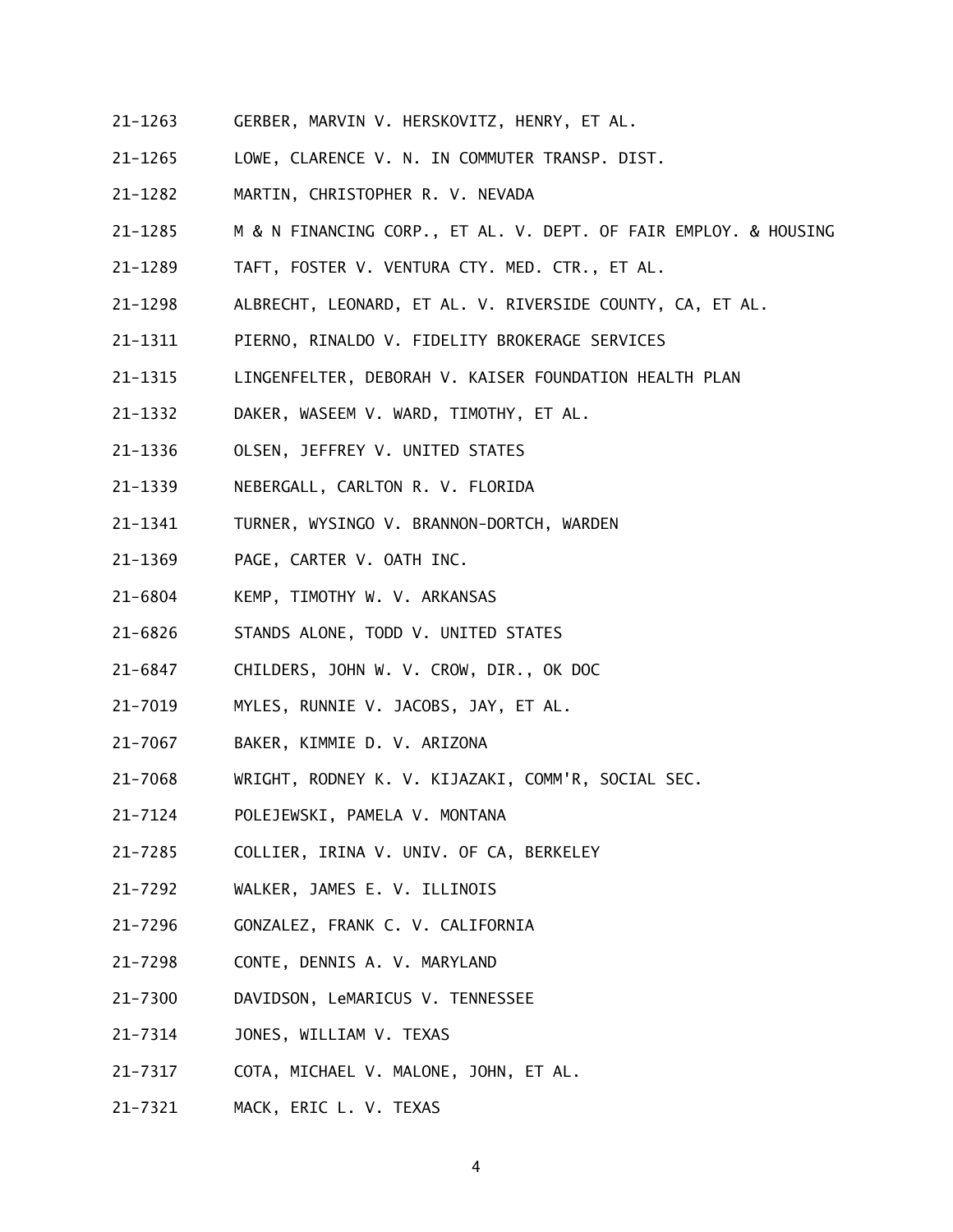- 21-7325 BRAXTON, MICHAEL T. V. JAMES, WARDEN
- 21-7336 ALLEN, KARSTEN O. V. MAYO, J., ET AL.
- 21-7348 PRESCOTT, ANDREW V. APPELLATE COURT OF IL
- 21-7350 CERDA, ROBERTO V. ILLINOIS
- 21-7370 MILON, DANTE L. V. HOOPER, WARDEN
- 21-7377 TORRES, ROSEE, ET VIR V. WELLS FARGO BANK, N.A., ET AL.
- 21-7379 TERRY, PATRICK J. V. OKLAHOMA
- 21-7380 BROWN, FRANK H. V. LUMPKIN, DIR., TX DCJ
- 21-7383 ARMAH, FRANCIS B. V. DOWLING, WARDEN
- 21-7388 WELLS, AMOS J. V. TEXAS
- 21-7392 BRANTLEY, JEFFERY N. V. MOODY, ATT'Y GEN. OF FL, ET AL.
- 21-7394 CARTER, KEITH V. CALIFORNIA
- 21-7401 EDWARDS, HAROLD V. NEVADA, ET AL.
- 21-7406 KOZUBAL, MAREK V. MASSACHUSETTS
- 21-7407 TISDEL, JANECE V. WITNESS PROTECTION
- 21-7411 PLATT, RICHARD E. V. DIXON, SEC., FL DOC
- 21-7412 ROBINSON, MARTIN V. SAFFOLD, JUDGE, ET AL.
- 21-7435 WILLIAMS, RONELL V. KANSAS
- 21-7441 MALDONADO-ARCE, EDGARDO V. CRISWELL, ADM'R, FEMA
- 21-7447 LIOUNIS, PETER V. UNITED STATES
- 21-7472 WALKER, EARNEST E. V. KANSAS
- 21-7485 STATON, TERRELL V. LAMONT, NED
- 21-7500 JONES, WILLIAM C. V. TEXAS
- 21-7511 HERRIOTT, KEVIN E. V. BURTON, WARDEN
- 21-7518 MYERS, JAY A. V. DIXON, SEC., FL DOC
- 21-7522 PHILLIPS, JERRY W. V. FRINK, WARDEN
- 21-7525 PERKINS, JEROME V. PERRY, WARDEN
- 21-7532 KARUPAIYAN, PALANI V. INTERNATIONAL SOS, ET AL.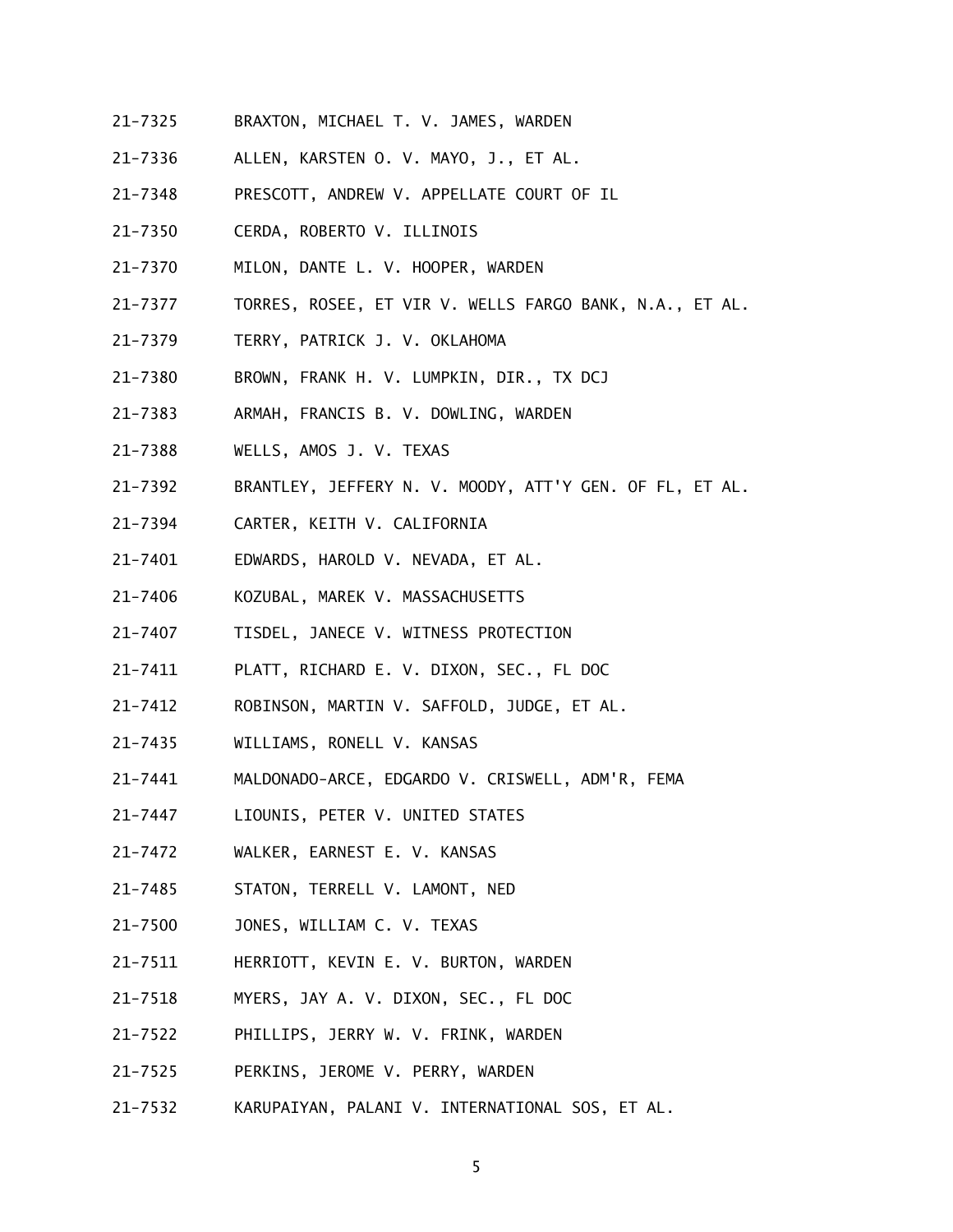- 21-7552 BISHOP, KALVIN V. McGINLEY, SUPT., COAL TOWNSHIP
- 21-7571 LIVERPOOL, ANTON F. V. CLEVELAND, REGGIE, ET AL.
- 21-7574 BLACK, DANYEL V. UNITED STATES
- 21-7575 MORRIS, KEITH V. UNITED STATES
- 21-7576 WRIGHT, EDWARD V. UNITED STATES
- 21-7581 HUDSON, ICE TEE V. UNITED STATES
- 21-7585 McNEIL, JAYSON V. UNITED STATES
- 21-7588 MARIGNY, GLORIA V. CENTENE MANAGEMENT CO. LLC
- 21-7605 MANSELL, LWANE A. V. DIXON, SEC., FL DOC, ET AL.
- 21-7606 SCOTT, MICHAEL L. V. FOX, WARDEN
- 21-7610 SMITH, TERRY V. FLORIDA, ET AL.
- 21-7613 WILLIAMS, JAMES E. V. ILLINOIS
- 21-7615 CODNER, RANDOLPH V. FLORIDA
- 21-7636 LOPEZ, RAMON V. QUIROS, COMM'R, CT DOC
- 21-7639 CARLEY, ELIZABETH V. NEVEN, WARDEN, ET AL.
- 21-7647 BRICE, LLOYD V. CALIFORNIA
- 21-7651 MARTINEZ, MANUEL V. ILLINOIS
- 21-7676 JONES, ROBERT C. V. ILLINOIS

The petitions for writs of certiorari are denied.

21-1044 STIRLING, DIR., SC DOC, ET AL. V. BRYANT, JAMES N.

  *pauperis* is granted. The petition for a writ of certiorari is The motion of respondent for leave to proceed *in forma* denied.

21-1100 3M CO., ET AL. V. AMADOR, GEORGE

 for a writ of certiorari is denied. Justice Alito took no part The motion of Product Liability Advisory Council, Inc. for leave to file a brief as *amicus curiae* is granted. The petition in the consideration or decision of this motion and this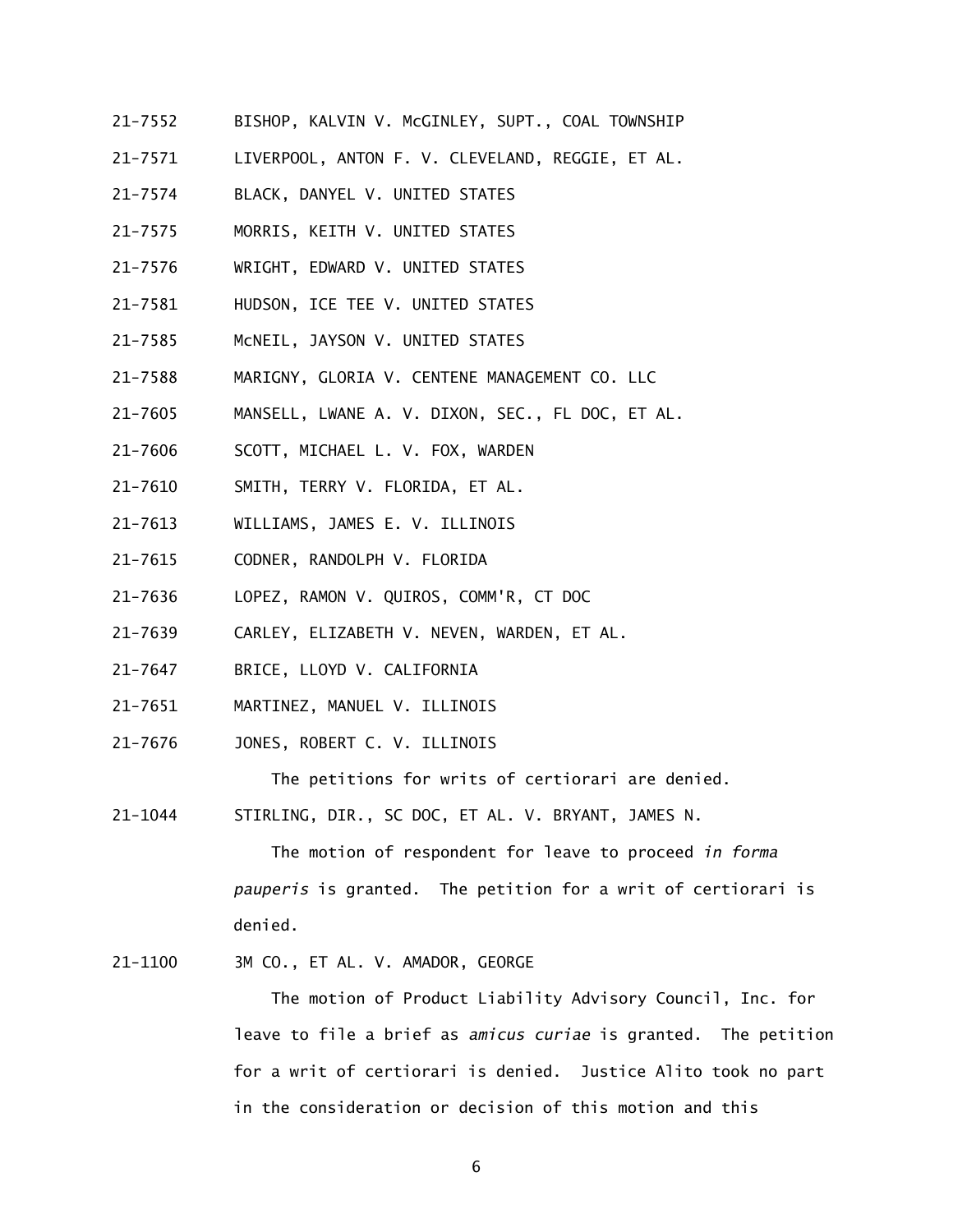petition.

21-1224 COZZA, LAURA V. PNC BANK, NAT. ASSN.

 The petition for a writ of certiorari is denied. Justice Alito took no part in the consideration or decision of this petition.

21-1231 LEFEBURE, PRISCILLA V. D'AQUILLA, SAMUEL

 The motion of Louisiana Foundation Against Sexual Assault, et al. for leave to file a brief as *amici curiae* is granted. The motion of American Conservative Union for leave to file a brief as *amicus curiae* is granted. The petition for a writ of certiorari is denied.

21-1264 KLAYMAN, LARRY V. JUDICIAL WATCH, INC., ET AL.

 The petition for a writ of certiorari is denied. Justice Kavanaugh took no part in the consideration or decision of this petition.

21-1267 CISCO SYSTEMS, INC. V. SRI INTERNATIONAL, INC.

 The motion of Comcast Corporation for leave to file a brief as *amicus curiae* is granted. The petition for a writ of certiorari is denied.

21-7286 JOHNSTON, ANDREW J. V. WARD, FRANCES, ET AL.

 The motion of petitioner for leave to proceed *in forma pauperis* is denied, and the petition for a writ of certiorari is dismissed. See Rule 39.8. As the petitioner has repeatedly abused this Court's process, the Clerk is directed not to accept any further petitions in noncriminal matters from petitioner unless the docketing fee required by Rule 38(a) is paid and the petition is submitted in compliance with Rule 33.1. See *Martin*  v. *District of Columbia Court of Appeals*, 506 U. S. 1 (1992)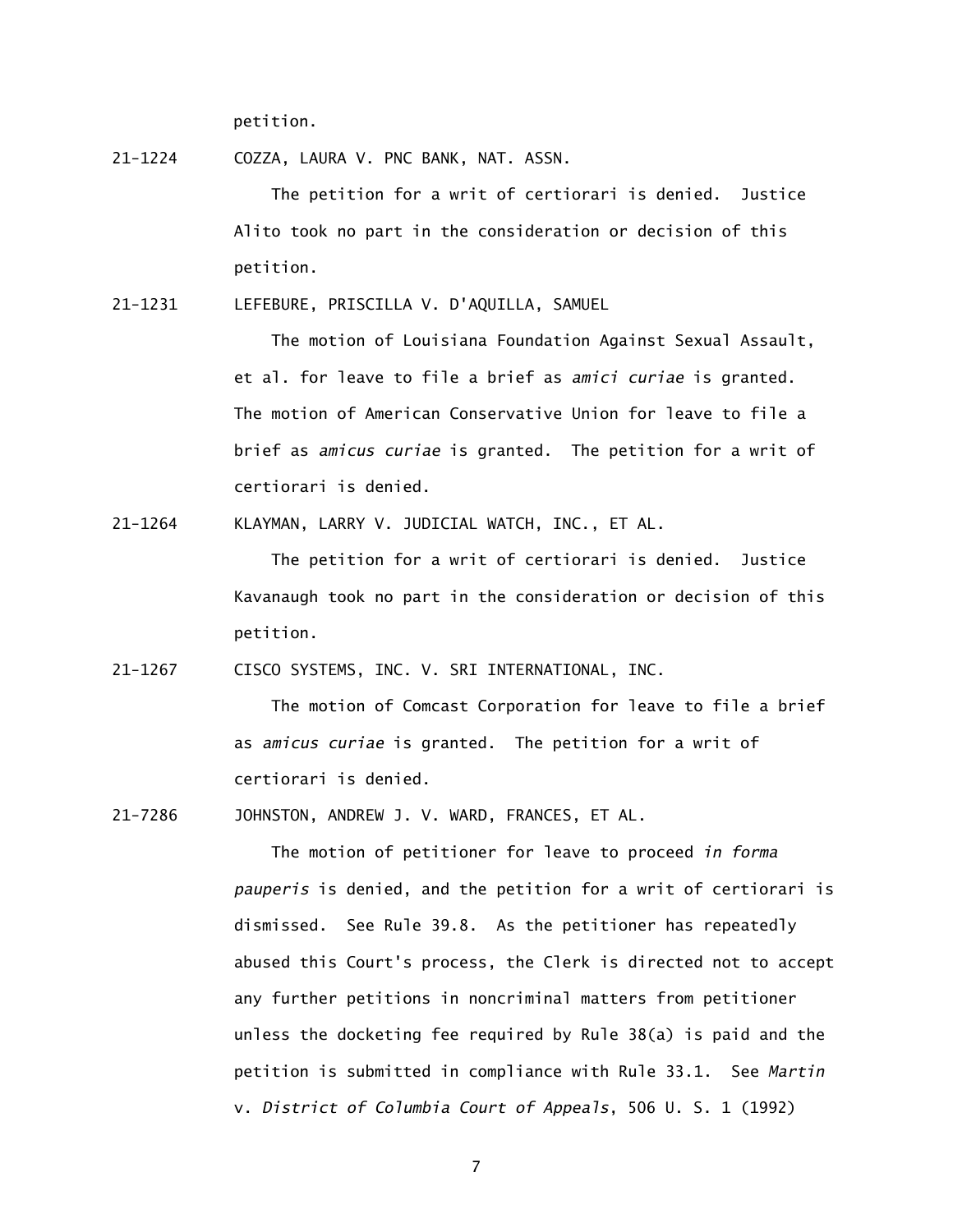(*per curiam*). Justice Barrett took no part in the consideration or decision of this motion and this petition.

21-7361 WATSON, TERRY G. V. WITTY, KAREY L., ET AL.

 The motion of petitioner for leave to proceed *in forma pauperis* is denied, and the petition for a writ of certiorari is dismissed. See Rule 39.8. As the petitioner has repeatedly abused this Court's process, the Clerk is directed not to accept any further petitions in noncriminal matters from petitioner unless the docketing fee required by Rule 38(a) is paid and the petition is submitted in compliance with Rule 33.1. See *Martin*  v. *District of Columbia Court of Appeals*, 506 U. S. 1 (1992) (*per curiam*).

21-7365 CLEMENTS, LOUIS M. V. FLORIDA, ET AL.

 The petition for a writ of certiorari before judgment is denied.

21-7589 BROWN, MARK A. V. MASON, SUPT., MAHANOY, ET AL.

 The petition for a writ of certiorari is denied. Justice Alito took no part in the consideration or decision of this petition.

### **HABEAS CORPUS DENIED**

21-7649 IN RE JAMAAL A. McNEIL

The petition for a writ of habeas corpus is denied.

## **MANDAMUS DENIED**

- 21-1280 IN RE J. CORY CORDOVA
- 21-1286 IN RE W. A. GRIFFIN
- 21-1287 IN RE W. A. GRIFFIN

The petitions for writs of mandamus are denied.